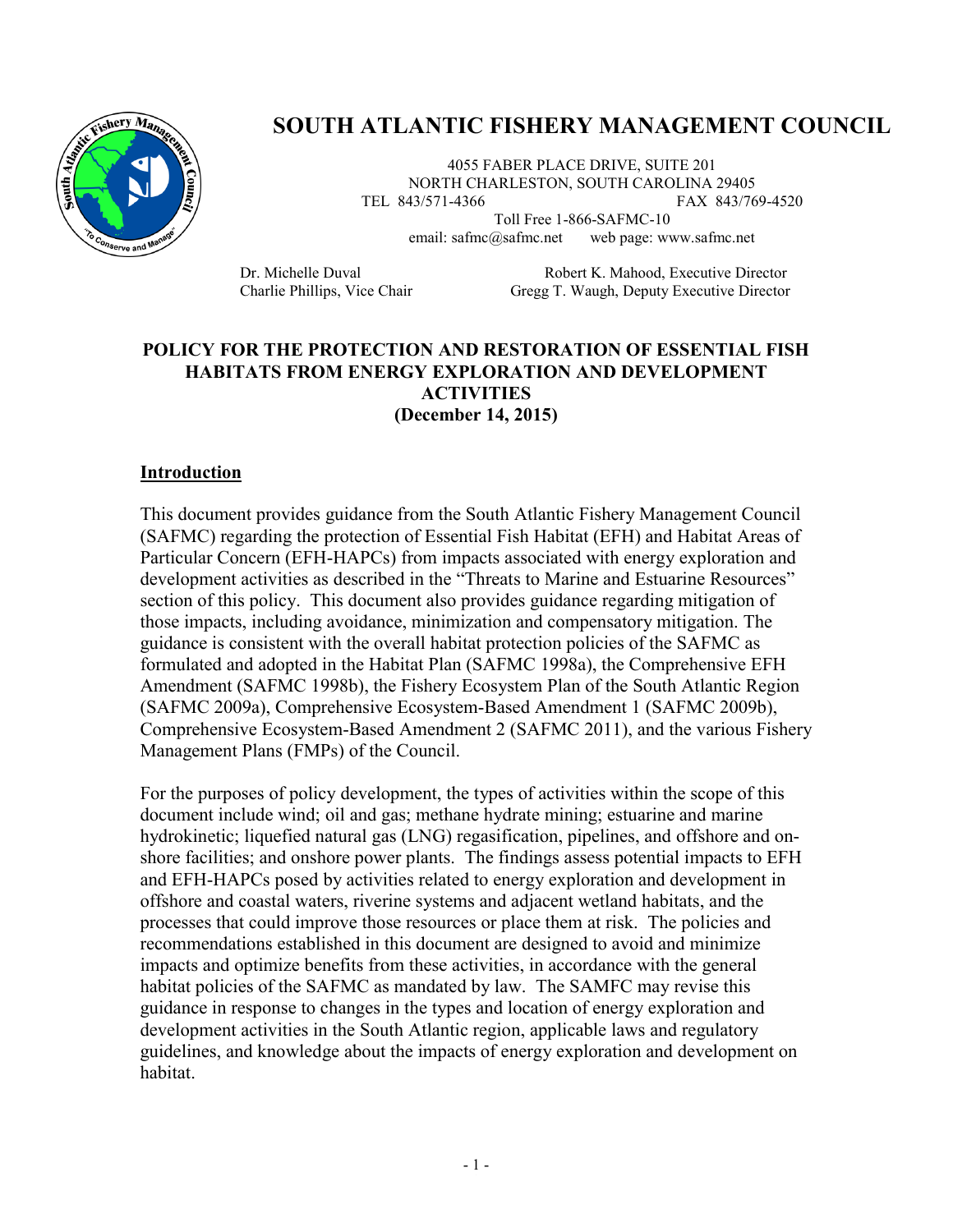## **EFH At Risk from Energy Exploration and Development Activities**

The SAFMC finds that:

- 1. Energy exploration or development has the potential to occur within or in proximity to EFH including – but not limited to – coral, coral reefs, and live/hardbottom habitat at all depths in the Exclusive Economic Zone (EEZ); EFH-HAPCs; or other special biological resources essential to commercial and recreational fisheries under SAFMC jurisdiction.
- 2. Energy development activities have the potential to cause impacts to a variety of habitats across the shelf and to nearshore, estuarine, and riverine systems and wetlands, including:
	- a) waters and benthic habitats in or near drilling and disposal sites, including those potentially affected by sediment movement and by physical disturbance associated with drilling activities and site development;
	- b) waters and benthic habitats in or near LNG processing facilities or other energy development sites,
	- c) exposed hardbottom (e.g. reefs, live bottom, deepwater *Lophelia* mounds) in shallow and deep waters,
	- d) coastal wetlands
	- e) coastal inlets and
	- f) riverine systems and associated wetlands; and
	- g) Intertidal oyster reefs
- 3. Certain offshore, nearshore, and riverine habitats are particularly important to the long-term viability of commercial and recreational fisheries under SAFMC management, and potentially threatened by oil, gas, wind and other energy exploration and development activities:
	- a) coral, coral reef and live/hardbottom habitat, including deepwater coral communities,
	- b) marine and estuarine water column habitat,
	- c) estuarine wetlands, including mangroves and marshes,
	- d) submerged aquatic vegetation (including seagrass),
	- e) waters that support diadromous fishes, and their spawning habitats
	- f) waters hydrologically and ecologically connected to waters that support EFH.
- 4. Siting and design of onshore receiving, holding, and transport facilities could have impacts on wetlands, shallow habitats such as oyster reefs and submerged aquatic vegetation, and endangered species' habitats if they are not properly located.
- 5. Sections of South Atlantic waters potentially affected by these projects, both individually and collectively, have been identified as EFH or EFH-HAPC by the SAFMC. Potentially affected species and their EFH under federal management include (SAFMC, 1998b):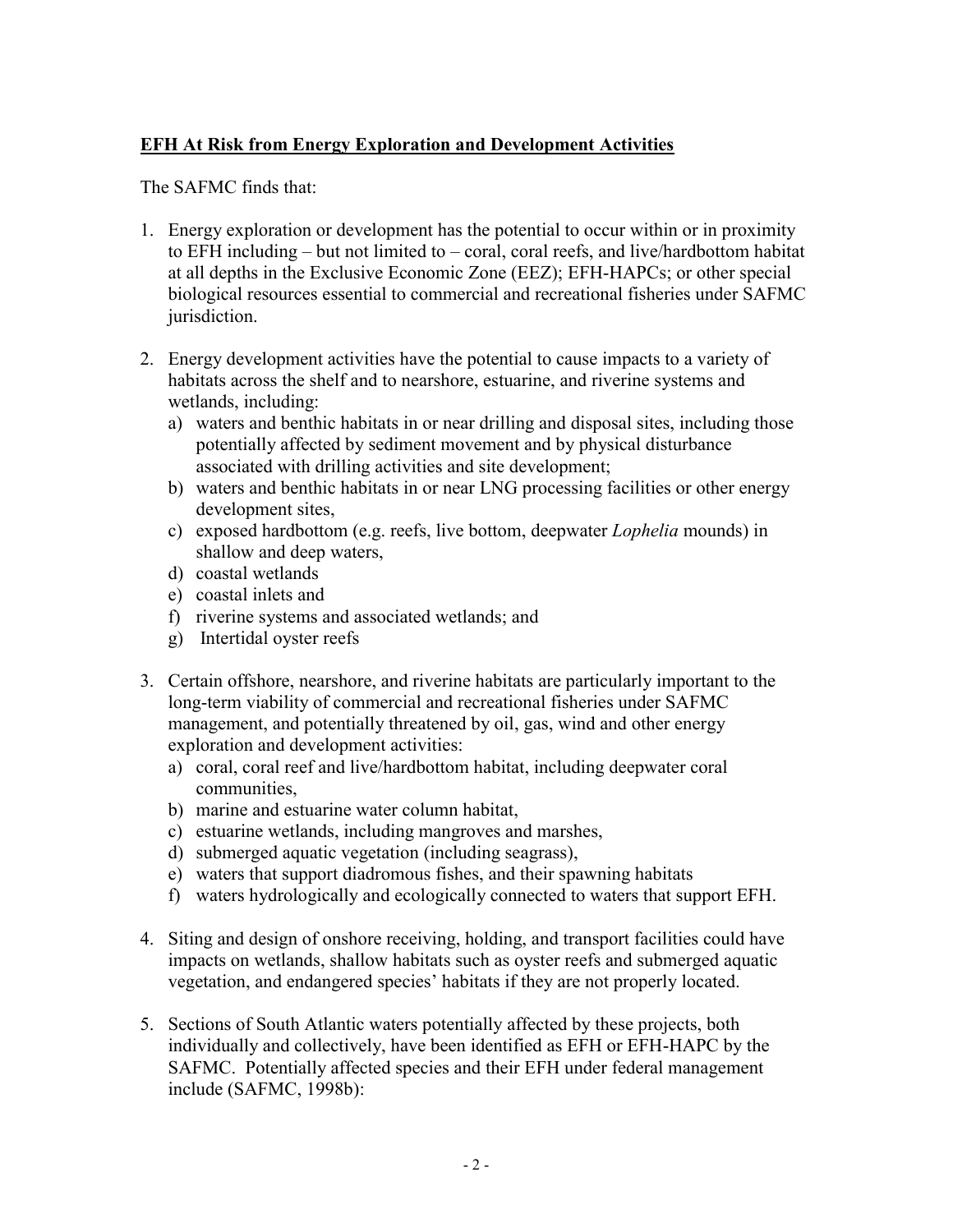- a) Summer Flounder (various nearshore waters, including the surf zone and inlets; certain offshore waters),
- b) Bluefish (various nearshore waters, including the surf zone and inlets),
- c) many snapper and grouper species (live/hardbottom from shore to 600 feet, and for estuarine-dependent species such as gag grouper and gray snapper – unconsolidated bottoms and live/hardbottoms in the estuaries,
- d) Black Sea Bass (various nearshore waters, including unconsolidated bottom and live/hardbottom to 600 feet),
- e) penaeid shrimp (estuarine emergent habitat, offshore habitats used for spawning and growth to maturity, and waters connecting to inshore nursery areas, including the surf zone and inlets, live/hardbottom),
- f) coastal migratory pelagics (e.g., King Mackerel, Spanish mackerel) (sandy shoals of capes and bars, barrier island ocean-side waters from the surf zone to the shelf break inshore of the Gulf Stream; all coastal inlets),
- g) corals of various types and associated organisms (on hard substrates in shallow, mid-shelf, and deepwater),
- h) royal red shrimp (upper regions of the continental slope from 180 meters (590 feet) to about 730 meters (2,395 feet), with concentrations found at depths of between 250 meters (820 feet) and 475 meters (1,558 feet) over blue/black mud, sand, muddy sand, or white calcareous mud),
- i) rock shrimp (offshore terrigenous and biogenic sand bottom habitats from 18 to 182 meters in depth with highest concentrations occurring between 34 and 55 meters. This applies for all areas from North Carolina through the Florida Keys. Essential fish habitat includes the shelf current systems near Cape Canaveral, Florida which provide major transport mechanisms affecting planktonic larval rock shrimp),
- j) golden crab (a flat foraminferan ooze habitat; distinct mounds, primarily of dead coral; ripple habitat; dunes; black pebble habitat; low outcrop; and softbioturbated habitat),
- k) Pennatulacea (sea pens and sea pansies) muddy, silt bottoms from the subtidal to the shelf break, and deepwater corals and associated communities,
- l) Highly Migratory Species (areas identified as EFH for managed by the Secretary of Commerce (e.g., inlets and nearshore waters, including shark pupping and nursery grounds), and
- m) Diadromous species (riverine and offshore areas that support, including important prey species such as shad, herring and other alosines in addition to Shortnose and Atlantic sturgeon).
- 6. Many of the habitats potentially affected by these activities have been identified as EFH-HAPCs by the SAFMC. Each EFH-HAPC, type of activity posing a potential threat and FMP is provided as follows:

| <b>EFH-HAPC</b>      | <b>Activity</b>                                           | <b>FMP</b>              |
|----------------------|-----------------------------------------------------------|-------------------------|
| Nearshore hardbottom | LNG regasification, pipelines<br>and power plants         | <b>Snapper Grouper</b>  |
| Coastal inlets       | estuarine hydrokinetic: LNG<br>regasification, pipelines, | Shrimp, Snapper Grouper |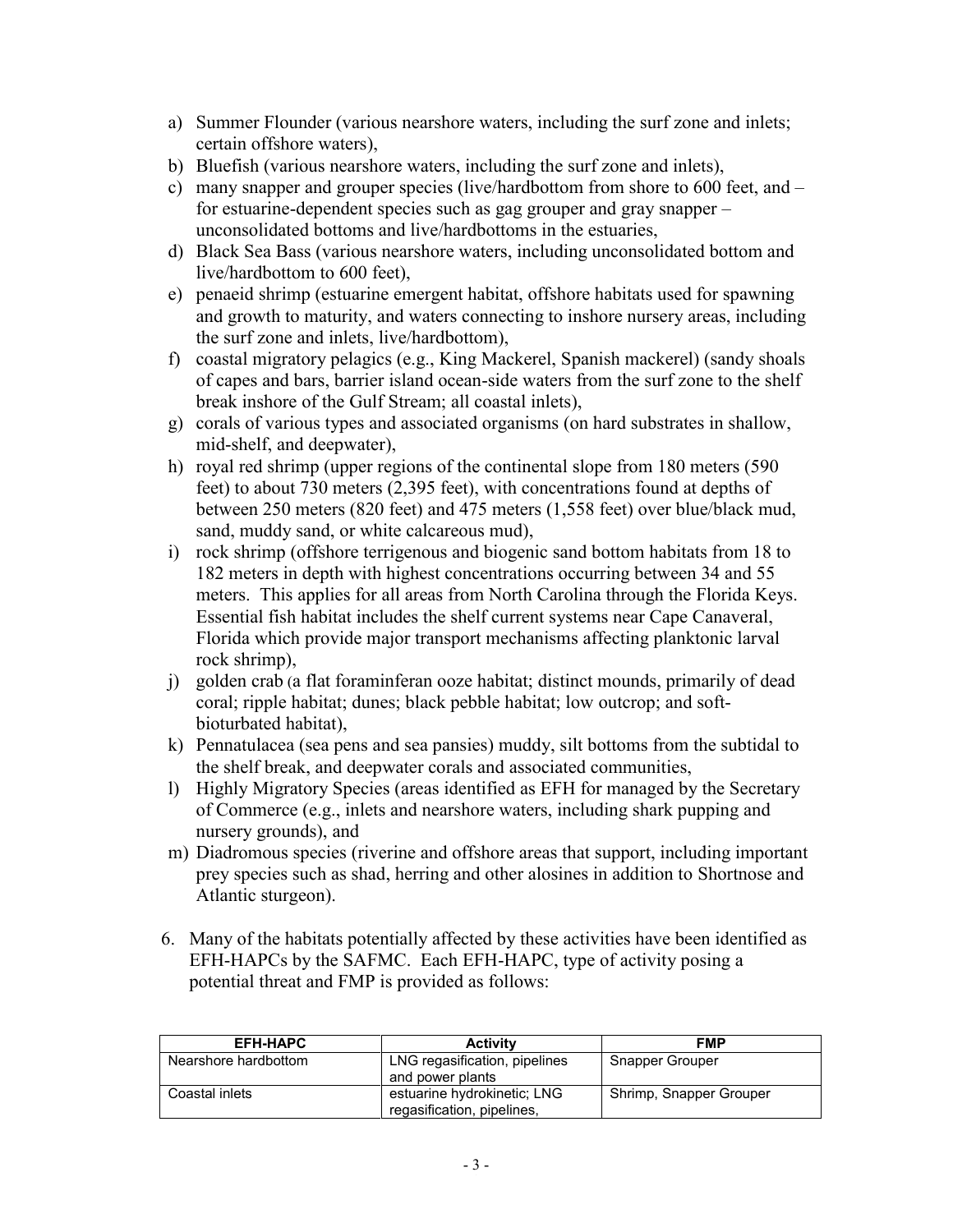| <b>EFH-HAPC</b>                                                                                                                                                                                                                                                                                                                                                                                                                                                                      | <b>Activity</b>                                                                                           | <b>FMP</b>                                                                                            |
|--------------------------------------------------------------------------------------------------------------------------------------------------------------------------------------------------------------------------------------------------------------------------------------------------------------------------------------------------------------------------------------------------------------------------------------------------------------------------------------|-----------------------------------------------------------------------------------------------------------|-------------------------------------------------------------------------------------------------------|
| Spawning sites                                                                                                                                                                                                                                                                                                                                                                                                                                                                       | estuarine hydrokinetic; LNG<br>regasification and pipelines; and<br>power plants                          | Shrimp, Snapper Grouper                                                                               |
| Manganese outcroppings on the<br><b>Blake Plateau</b>                                                                                                                                                                                                                                                                                                                                                                                                                                | oil and gas; methane hydrate<br>mining; marine hydrokinetic;<br>LNG regasification and pipelines          | Snapper Grouper, Golden Crab                                                                          |
| Pelagic and benthic Sargassum                                                                                                                                                                                                                                                                                                                                                                                                                                                        | wind; oil and gas; marine<br>hydrokinetic; LNG regasification<br>and pipelines                            | Snapper Grouper, Dolphin<br>Wahoo                                                                     |
| Inshore and nearshore areas to<br>the ends of the sandy shoals of<br>Cape Lookout, Cape Fear, and<br>Cape Hatteras, North Carolina;<br>Hurl Rocks, South Carolina; and<br>Phragmatopoma (worm reefs)<br>reefs off the central coast of<br>Florida and near shore<br>hardbottom south of Cape<br>Canaveral                                                                                                                                                                            | wind; oil and gas; marine<br>hydrokinetic; LNG regasification<br>and pipelines                            | <b>Coastal Migratory Pelagics</b>                                                                     |
| Atlantic coast estuaries with high<br>numbers of Spanish mackerel<br>and cobia from ELMR, to include<br>Bogue Sound, New River, North<br>Carolina; Broad River, South<br>Carolina                                                                                                                                                                                                                                                                                                    | estuarine hydrokinetic; LNG on-<br>shore facilities; and power plants                                     | <b>Coastal Migratory Pelagics</b>                                                                     |
| Florida Bay, Biscayne Bay, Card<br>Sound, and coral hardbottom<br>habitat from Jupiter Inlet through<br>the Dry Tortugas, Florida                                                                                                                                                                                                                                                                                                                                                    | wind; oil and gas; marine<br>hydrokinetic; LNG regasification<br>and pipelines                            | Spiny Lobster                                                                                         |
| Hurl Rocks (South Carolina);<br>The Phragmatopoma (worm<br>reefs) off central east coast of<br>Florida; nearshore (0-4 meters;<br>0-12 feet) hardbottom off the<br>east coast of Florida from Cape<br>Canaveral to Broward County;<br>offshore (5-30 meters; 15-90<br>feet) hardbottom off the east<br>coast of Florida from Palm<br>Beach County to Fowey Rocks;<br>Biscayne Bay, Florida; Biscayne<br>National Park, Florida; and the<br>Florida Keys National Marine<br>Sanctuary | wind; oil and gas; marine<br>hydrokinetic; LNG regasification<br>and pipelines                            | Coral, Coral Reef, and Live<br>Hard/bottom                                                            |
| Council-designated<br><b>Artificial Reef Special</b><br>Management Zones (SMZs)                                                                                                                                                                                                                                                                                                                                                                                                      | wind; oil and gas; methane<br>hydrate mining; marine<br>hydrokinetic; LNG regasification<br>and pipelines | Snapper Grouper, Coastal<br>Migratory Pelagics, Coral, Coral<br>Reef, and Live Hard/bottom<br>Habitat |
| Troughs and terraces<br>intermingled with sand, mud, or<br>shell hash at depths of 150 to<br>300 meters                                                                                                                                                                                                                                                                                                                                                                              | wind; oil and gas; marine<br>hydrokinetic; LNG regasification<br>and pipelines                            | Snapper-grouper<br>[golden tilefish]                                                                  |
| Rock overhangs, rock outcrops,<br>manganese-phosphorite rock<br>slab formations, and<br>rocky reefs                                                                                                                                                                                                                                                                                                                                                                                  | wind; oil and gas; marine<br>hydrokinetic; LNG regasification<br>and pipelines                            | Snapper-grouper<br>[blueline tilefish]                                                                |
| HAPCs designated for HMS<br>species (e.g., sharks) in the<br>South Atlantic region -<br>exploration and development                                                                                                                                                                                                                                                                                                                                                                  | wind; oil and gas; marine<br>hydrokinetic; LNG regasification<br>and pipelines                            | <b>Highly Migratory Species</b><br>(NMFS FMP)                                                         |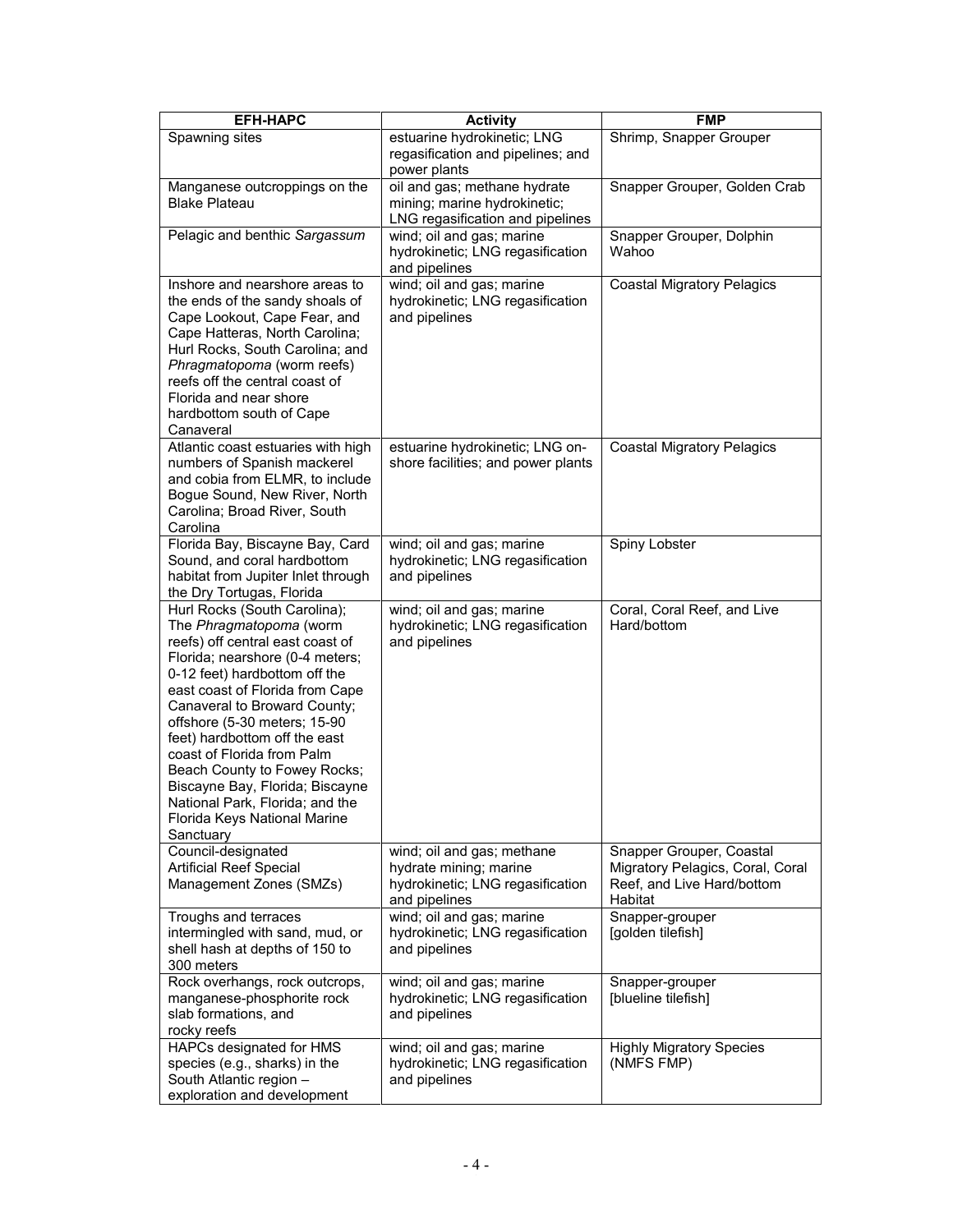| <b>EFH-HAPC</b>                                                                                                                                                                                                                          | <b>Activity</b>                                                                                           | FMP                                                |
|------------------------------------------------------------------------------------------------------------------------------------------------------------------------------------------------------------------------------------------|-----------------------------------------------------------------------------------------------------------|----------------------------------------------------|
| Deepwater Coral HAPCs are<br>designated as Snapper Grouper<br>EFH-HAPCs: Cape Lookout<br>Coral HAPC, Cape Fear Coral<br>HAPC, Blake Ridge Diapir Coral<br>HAPC. Stetson-Miami Terrace<br>Coral HAPC, and<br>Pourtalés Terrace Coral HAPC | wind; oil and gas; marine<br>hydrokinetic; methane hydrate<br>mining, LNG regasification and<br>pipelines | Coral, Coral Reef, and Live<br>Hard/bottom Habitat |
| Estuarine emergent and<br>mangrove wetlands                                                                                                                                                                                              | estuarine hydrokinetic; LNG on-<br>shore facilities; and power plants                                     | Shrimp, Snapper Grouper                            |
| Seagrass                                                                                                                                                                                                                                 | estuarine hydrokinetic; LNG on-<br>shore facilities; and power plants                                     | Shrimp, Snapper Grouper                            |
| State-designated nursery<br>habitats (e.g., Florida Aquatic<br>Preserves)                                                                                                                                                                | estuarine hydrokinetic; LNG on-<br>shore facilities; and power plants                                     | Shrimp, Snapper Grouper                            |

7. Habitats likely to be affected by energy activities include many recognized in state level fishery management plans. Examples of these habitats include Strategic Habitat Areas (SHAs) such as those established by the State Marine Fisheries Commissions via FMPs, coastal habitat protection plans, or other management provisions. North Carolina SHAs, are a "subset of the overall system that includes a representative portion of each unique habitat so that overall biodiversity and ecological functions are maintained." NCMFC has established 20 units for Region 1; 67 units for Region 2; and 48 units for Region 3.

#### **Threats to Marine and Estuarine Resources from Energy Exploration and Development Activities**

The SAFMC finds that energy exploration and development activities threaten or potentially threaten EFH through the following mechanisms:

- 1. Direct mortality and displacement of organisms at and near dredging (Clarke et al. 2000), drilling or trenching sites , in addition to the installation of facilities and operation of such facilities .
- 2. Deposition of fine sediments (sedimentation) and drilling muds down-current from drilling, dredging, trenching, and/or backfilling sites. In a review of over 77 published studies that examine the effects of sedimentation and turbidity with 89 coral species, Erftemeijer et al. (2012) concluded increased sedimentation cause smothering and burial of coral polyps, shading, tissue necrosis, and unhealthy high concentrations of bacteria in coral mucus. Turbidity and sedimentation also reduce the recruitment, survival, and settlement of coral larvae.
- 3. Chronic elevated turbidity in and near drilling, dredging, trenching, and/or backfilling sites, which can interfere with foraging by fish and shrimp and abrade their gills and other soft tissues (Lindeman and Snyder 1999).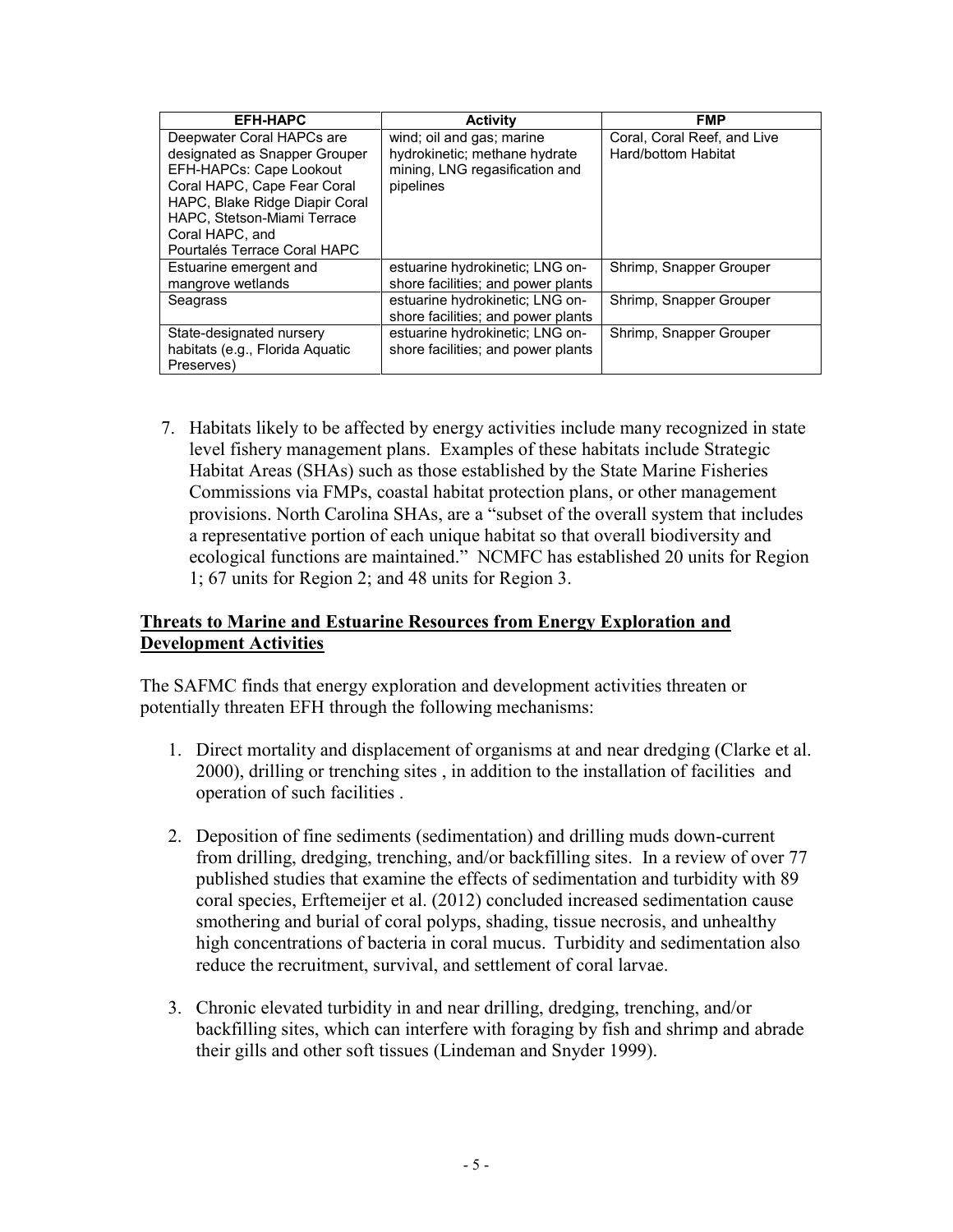- 4. Direct mortality of eggs and larvae of marine organisms from water intake (Gallaway et al. 2007); post-larvae, juveniles and adults of marine and estuarine organisms due to spills from pipelines, or from vessels in transit near or close to inlet areas.
- 5. Alteration of long-term shoreline migration patterns with complex ecological consequences due to the placement of facilities (nearshore/offshore.)
- 6. One of the risks associated with horizontal directional drilling (HDD) is the escape of drilling mud into the environment as a result of a spill, collapse of the drill hole or the rupture of mud to the surface, which is commonly known as a "frac-out". A frac-out is caused when excessive drilling pressure results in drilling mud leaching vertically toward the surface. Because HDD activities occur in proximity to sensitive habitats (e.g., seagrass, coral), burial of habitat could result from "frac-outs" associated with HDD.
- 7. Permanent conversion of soft bottom habitat to artificial hardbottom habitat through installing a hard linear structure (i.e., a pipe covered in articulated concrete mats) can occur and the ecological effects of this habitat conversion are not well-understood.
- 8. Impacts to benthic resources from placement and shifting of anchors (Rogers and Garrison 2001), cables (Messing 2011; Gilliam and Walker 2012), pipelines, and other types of direct mechanical damage such as damage from deployment of instrumentation (e.g., Acoustic Doppler Current Profiles).
- 9. Alterations in amount and timing of riverflow and significant blockage or reduction in area of critical spawning habitat resulting from damming or diverting rivers
- 10. Alteration of community diversity, composition, food webs and energy flow due to addition of structure (Sammarco, Paul W. 2014; Claisse et al. 2014).
- 11. Fish behaviour and health may be negatively impacted by anthropogenic sound depending on sound pressure levels and the duration of the sound producing activity (Popper et al 2014).
- 12. Operation of power plants can alter water quality The greatest risk to aquatic and estuarine ecosystems posed by power plant cooling systems is continuous exposure to sublethal stressors, such as changes in water quality, rather than the abrupt mortality of large numbers of organisms due to impingement and entrainment (Clark and Brownell 1973; Laws 2000; Kulkarni et al. 2011). Water quality (inclusive of temperature and salinity) is known to be a driver of fine scale spatial variation in nearshore fish communities, e.g., in Biscayne Bay (Serafy et al. 1997; 2003; 2005; Faunce and Serafy 2007).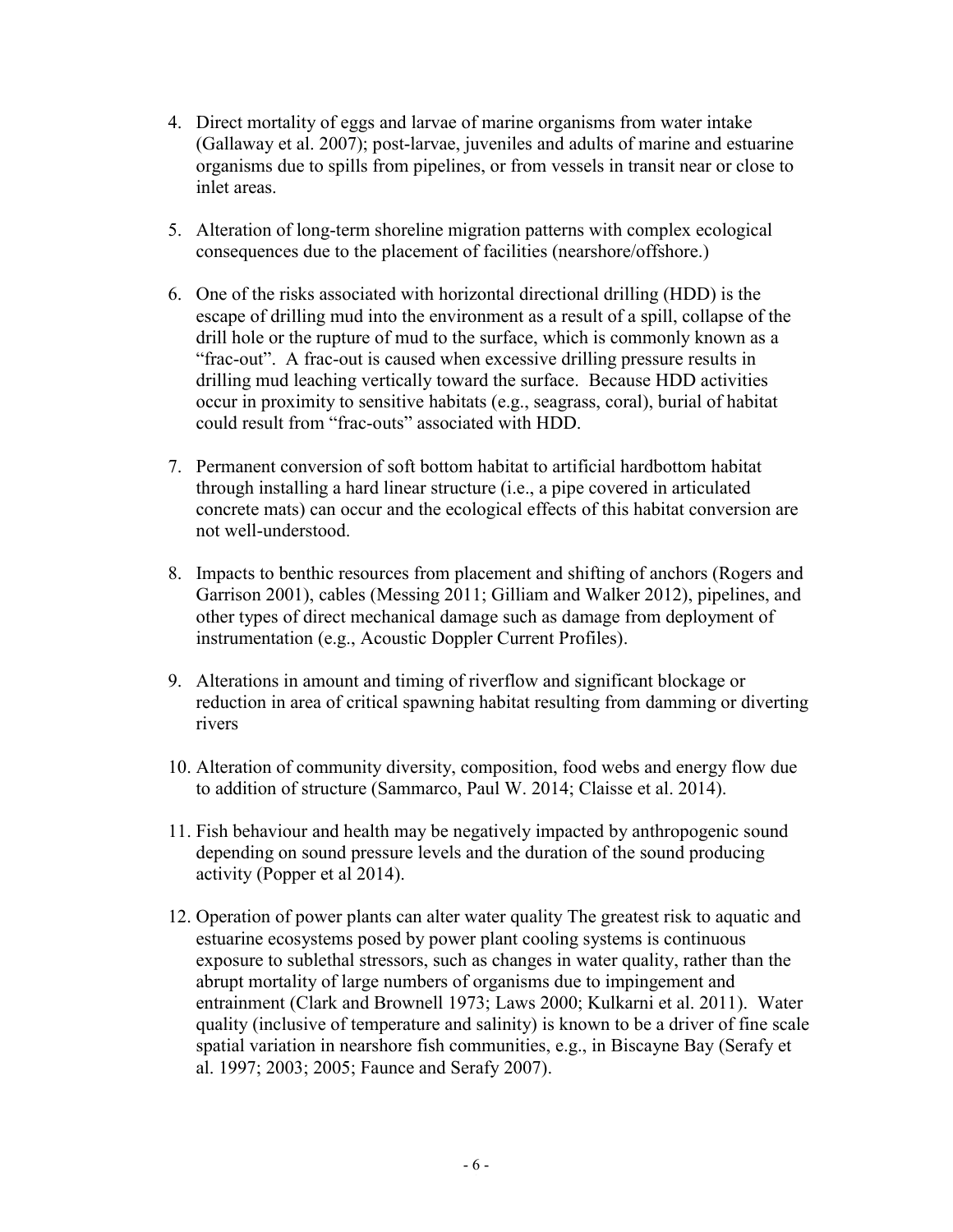13. The interactions among all effects (including lethal and sub-lethal; direct and indirect; short-term, long-term, and cumulative) affect the magnitude of the overall impacts. Such interactions may result in a scale of effect that is multiplicative rather than additive. The effects of those interactions are largely unstudied and almost completely unknown.

### **SAFMC Policies for Energy Exploration and Development Activities**

The SAFMC establishes the following policies and best management practices (BMPs) related to energy exploration and development activities and related projects, to clarify and augment the general policies already adopted in the Habitat Plan and Comprehensive Habitat Amendment (SAFMC 1998a; SAFMC 1998b; SAFMC 2009a). The following is intended to include existing relevant guidance documents (e.g., *Alternative Energy Environmental Information Needs* (USDOI, MMS 2007a):

#### *General Policies*:

- 1. Projects should avoid, minimize, and where possible offset damage to EFH, EFH-HAPCs, and SHAs. This should be accomplished, in part, by integrating the best available and least damaging technologies into the project design.
- 2. Projects should avoid intersection or overlap with Allowable Fishing Areas within the Deepwater Coral HAPCs.
- 3. All facilities associated with energy exploration and development, should be designed to avoid or minimize to the maximum extent practicable impacts on coastal ecosystems and sand sharing systems.
- 4. Projects should comply with existing standards and requirements regulating domestic and international transportation of energy products including regulated waste disposal and emissions which are intended to minimize negative impacts on and preserve the quality of the marine environment.
- 5. Open-loop LNG processing facilities should be avoided in favor of closed-loop systems. Water intake associated with closed-loop should be minimized and the effects to fishery resources should be determined through baseline studies and project monitoring.
- 6. Pilot scale projects should not occur in areas where full-scale efforts are predicted to be environmentally unacceptable (e.g., MPAs, CHAPCs, and Spawning SMZs).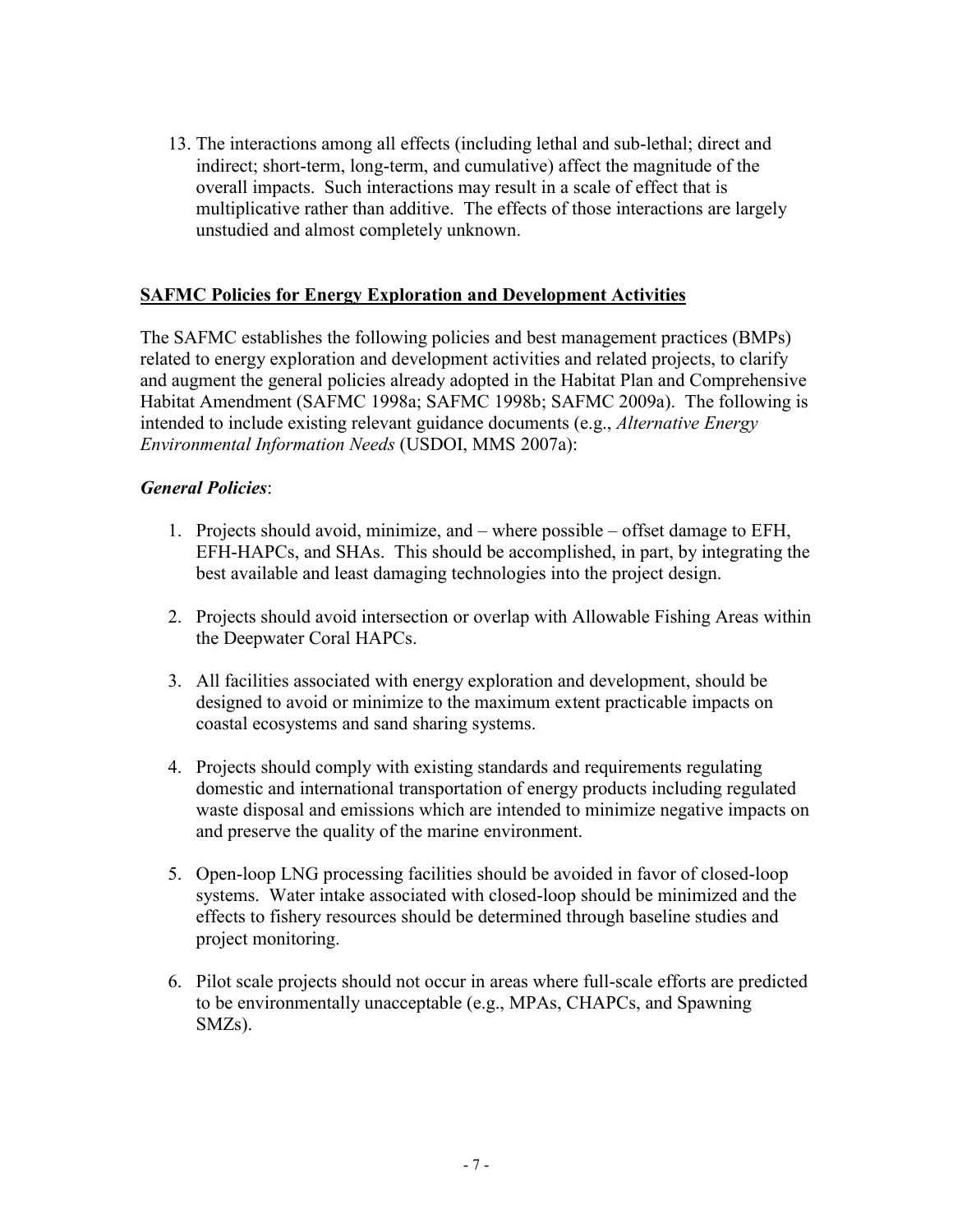## *EFH Review, Administrative Policies, Licensing Policies and Best Management Practices*:

- 1. EFH Assessments prepared for energy-related projects include the mandatory components set forth in 50 CFR Part 600, Subpart K:
	- A description of the proposed action;
	- An analysis of the effects, including cumulative effects, of the action on EFH, the managed species, and associated species by life history stage;
	- The Federal agency's views regarding the effects of the action on EFH; and
	- Proposed mitigation
- 2. Projects requiring expanded EFH consultation should provide a full range of alternatives, along with assessments of the relative impacts of each on each type of EFH, EFH-HAPC, and SHAs. Expanded EFH consultations allow NMFS and a Federal action agency the maximum opportunity to work together in the review of an activity's impact on EFH and the development of EFH conservation recommendations. Expanded consultation procedures must be used for Federal actions that would result in substantial adverse effects to EFH. Federal action agencies are encouraged to contact NMFS at the earliest opportunity to discuss whether the adverse effect of a proposed action makes expanded consultation appropriate.
- 3. Impact evaluations should include quantitative assessments for each habitat based on recent scientific studies, habitat characterizations, and the best available information. All EFH assessments should be based upon the best available science, be conservative, and follow precautionary principles as developed for various Federal and State policies. EFH Assessments are produced with information gathered from the best available technologies to map and characterize project sites (e.g., see Vinick et al. 2012). The methods used for habitat mapping and characterization work should reflect input from resource trustees and be performed with experienced personnel.
- 4. Existing transportation infrastructure (e.g., existing cables or pipelines) should be utilized wherever practicable in order to avoid or minimize environmental impacts.
- 5. The effects of sound from proposed projects on fish behaviour and health should be considered in EFH Assessments.
- 6. Compensatory mitigation should not be considered until avoidance and minimization measures have been duly demonstrated. Compensatory mitigation should be required to offset losses to EFH, including losses associated with temporary impacts, and should take into account uncertainty and the risk of the chosen mitigation measures inadequately offsetting the impacts. Mitigation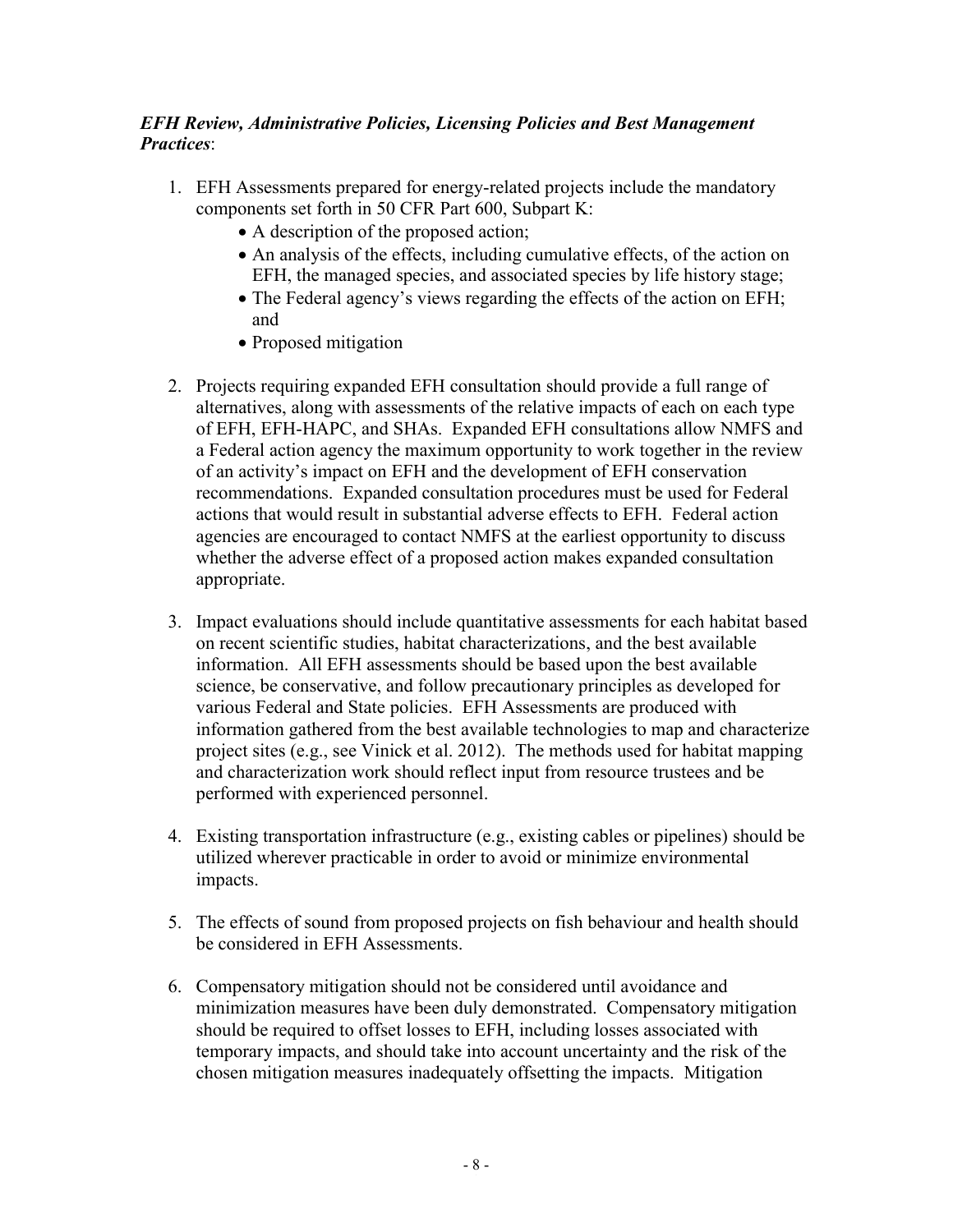should be local, "up-front," and "in-kind," and include long-term monitoring to assess and ensure the efficacy of the mitigation program selected.

- 7. Modelling efforts should fully characterize assumptions applied and disclose any potential biases that may affect results
- 8. Determination of the physical and chemical oceanographic and meteorological characteristics of the area should be done through field studies by lead action agencies, cooperating agencies, academics, or the applicant. These characteristics include but are not limited to, on-site direction and velocity of currents and tides, sea states, temperature, salinity, water quality, wind storms frequencies, and intensities and icing conditions. Studies should also include a detailed characterization of seasonal surface currents and likely spill trajectories. Such studies must be conducted prior to approval of any Exploration Plan or Development and Production Plan in order to have adequate information upon which to base decisions related to site-specific proposed activities.
- 9. The Environmental Impact Statement (EIS), Environmental Assessment (EA) or EFH Assessment for any outer continental shelf oil and gas lease sale should address impacts, if any, from activities specifically related to natural gas production, safety precautions required in the event of the discovery of "sour gas" or hydrogen sulfide reserves and the potential for cross-shelf transport of hydrocarbons to nearshore and inshore estuarine habitats by Gulf Stream spin-off eddies. The EIS, EA, or EFH Assessment should also address the development of contingency plans to be implemented if problems arise due to oceanographic conditions or bottom topography, the need for and availability of onshore support facilities in coastal areas, and an analysis of existing facilities and community services in light of existing major coastal developments.
- 10. License or permit decisions for construction projects that penetrate or attach to the seabed should be based on geotechnical studies completed to ensure that the geology of the area is appropriate for the construction method and that geological risks are appropriately mitigated.
- 11. Adequate spill containment and clean-up equipment should be maintained for all development facilities, and, the equipment shall be available on-site or located so as to be on-site within the landing time trajectory.
- 12. Bonds must be required and must be adequate to assure that resources will be available for unanticipated environmental impacts, spill response, clean-up and environmental impact assessment.
- 13. Exploration and development activities should not disrupt or impede known migratory patterns of endangered and threated species, nor shall they disrupt or impede the breeding or nesting seasons of endangered and threatened species.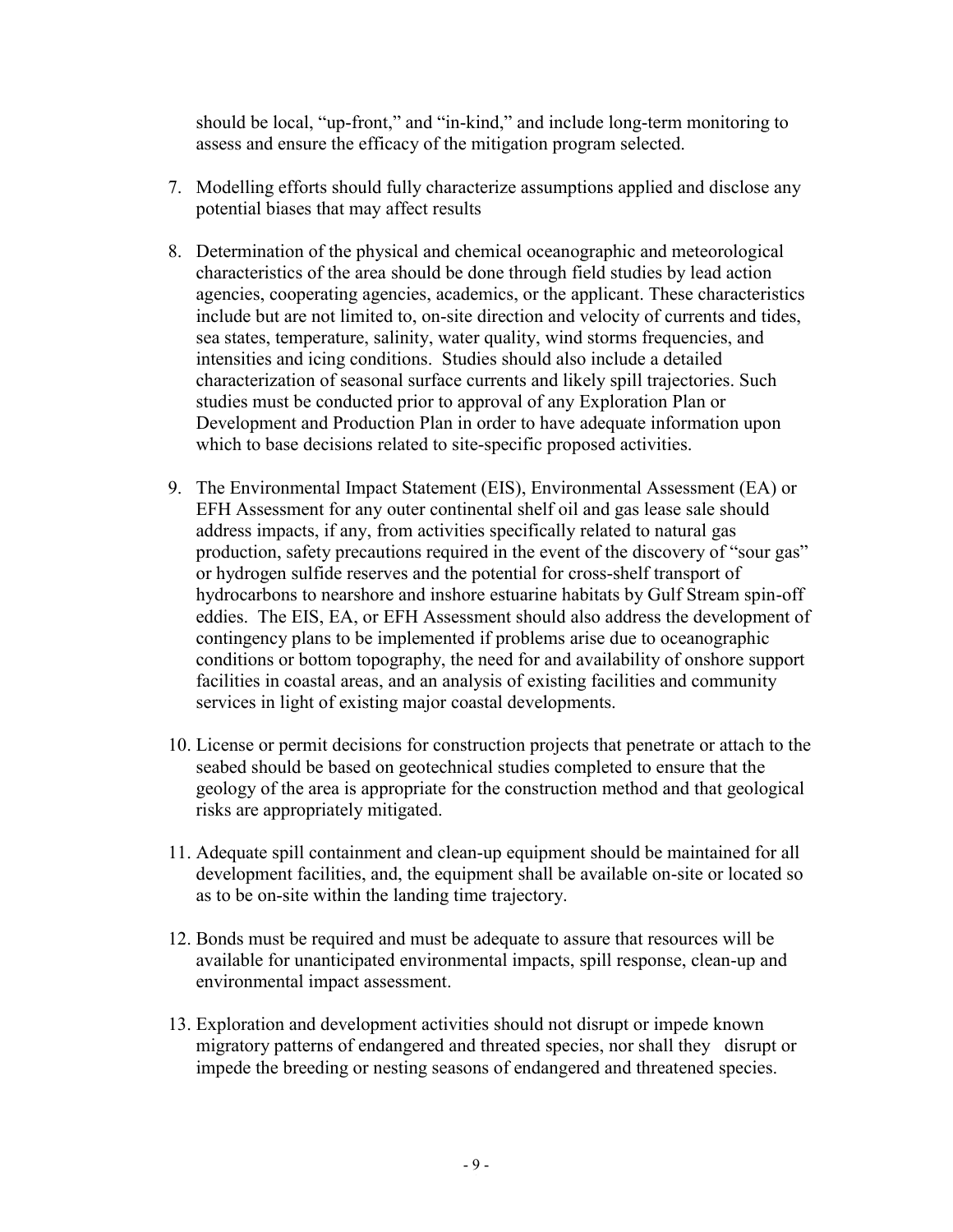This may necessitate the imposition of seasonal, spatial, or other constraints on exploration and development activities.

- 14. Licenses and permits clearly should describe required monitoring before, during and after the project in sufficient detail to document pre-project conditions and the initial, long-term, and cumulative impacts of the project on EFH. Monitoring and, if necessary, for adaptive management shall be required for the life of the project. The monitoring methods should reflect input from resource trustees and be conducted by experienced personnel.
- 15. Third party environmental inspectors shall be required on all projects to provide for independent monitoring and permit compliance.
- 16. Hydrotest chemicals that may be harmful to fish and wildlife resources should not be discharged into waters of the United States.
- 17. Licenses or permits should require all project-related work vessels that traverse any reef system or sensitive habitat to be equipped with standard navigation aids, safety lighting and communication equipment. Equipment, such as tow lines, that could drag along the bottom and impact benthic habitat should be secured during transit. U.S. Coast Guard automated identification system (AIS) requirements must be followed.
- 18. Any anchor placement should completely avoid corals and be visually verified by diver or remote camera. In addition, measures to avoid anchor sweep should be developed and implemented.
- 19. Appropriate buffers should be designated around sensitive marine habitats.
- 20. A contingency plan should be required to address catastrophic blowouts or more chronic material losses from LNG facilities, including trajectory and other impact analyses and remediation measures and responsibilities.
- 21. Licenses and permits should require the development of resource sensitivity training modules specific to each project, construction procedures, and habitat types found within the project impact area. This training should be provided to all contractors and sub-contractors that are anticipated to work in or adjacent to areas that support sensitive habitats.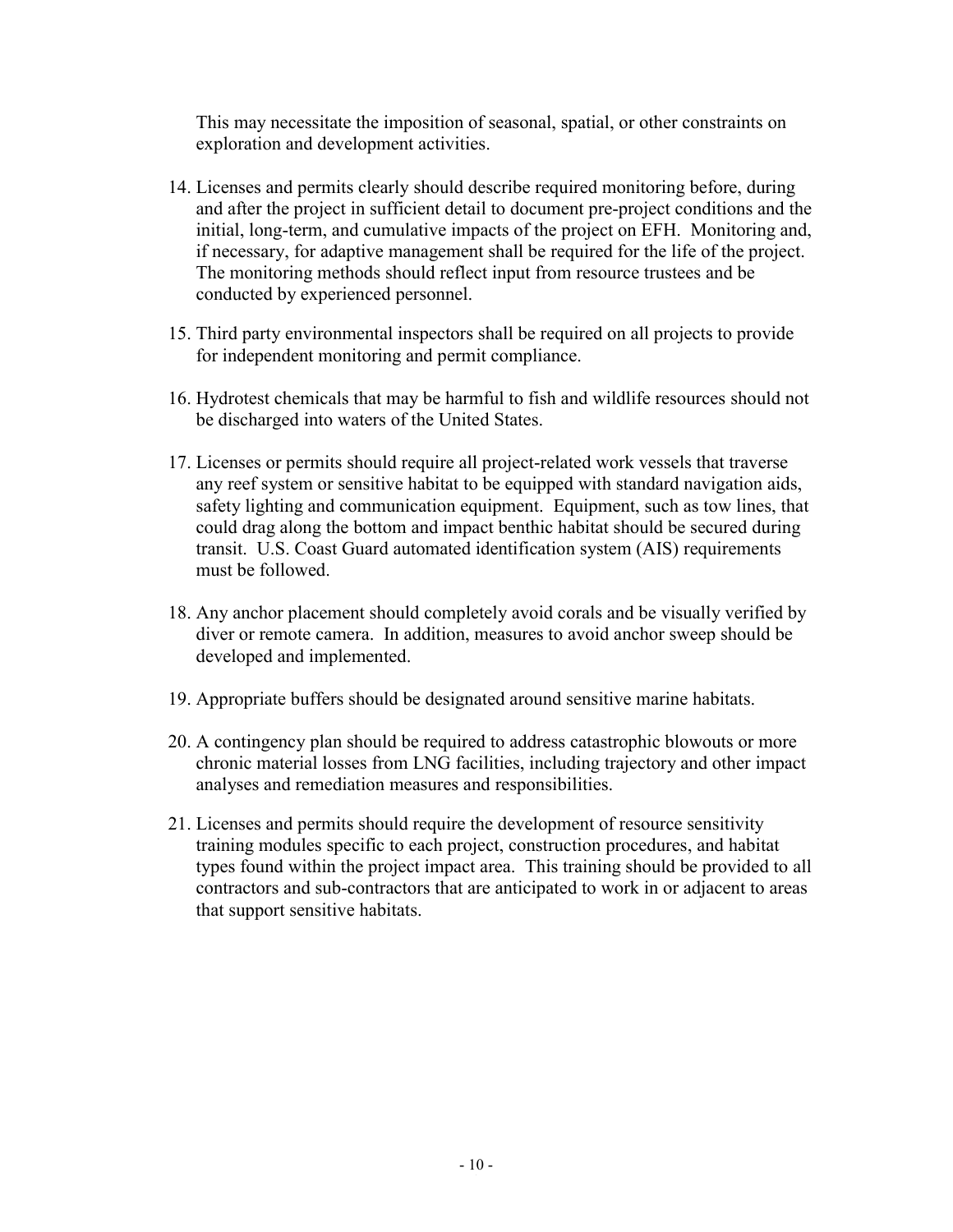#### **References**

- Azila, A., and Chong, V. 2010. Multispecies impingement in a tropical power plant, Straits of Malacca. Marine Environmental Research, 70, 12.
- Bamber, R. and Turnpenny, A. 2012. Entrainment of organisms through power station cooling water systems. *In* S. Rajagopal, H. A. Jenner, & V. P. Venugopalan (Eds.), Operational and Environmental Consequences of Large Industrial Cooling Water Systems. London: Dordrecht Heidelberg.
- Bedri, Z., Bruen, M., Dowley, A., and Masterson, B. 2013.Environmental consequences of a power plant shut-down: A three-dimensional water quality model of Dublin Bay. Marine Pollution Bulletin, 71, 9.
- Claisse, Jeremy T., Daniel J. Pondella II, Milton Love, Laurel A. Zahn, Chelsea M. Williams, Jonathan P. Williams, and Ann S. Bull. 2014. Oil platforms off California are among the most productive marine fish habitats globally. PNAS 111(43): 15462–15467.
- Clark, J., and Brownell, W. 1973. Electric power plants in the coastal zone: environmental issues. Special Publication (Vol. No. 7): American Littoral Society.
- Clarke, D., Engler, R., and Wilber, D. 2000. Assessment of potential impacts of dredging operations due to sediment resuspension. U.S. Army Corps of Engineers, Engineering Research and Development Center ERDC TN-DOER-E9. 14pp.
- Dolan, T. 2012. A case study of Turkey Point Nuclear Generating Station: Perception and Power in Environmental Assessment. University of Miami, Miami, FL.
- Erftemeijer, P.L.A., B. Riegle, B.W. Hoeksems, and P.A. Todd. 2012. Environmental impacts of dredging and other sediment disturbances on corals: A review. Marine Pollution Bulletin 64:1737—1765.
- Faunce, C., and Serafy, J. 2007. Nearshore habitat use by gray snapper (*Lutjanus griseus*) and bluestriped grunt (*Haemulon sciurus*): environmental gradients and ontogenetic shifts. Bulletin of Marine Science, 80(3), 17.
- Gallaway, B., Gazey, W., Cole, J., and Fechhelm, R. 2007. Estimation of potential impacts from offshore liquefied natural gas terminals on red snapper and red drum fisheries in the Gulf of Mexico: An alternative approach. Transactions of the American Fisheries Society 136: 355-677.
- Gilliam, D.S., and Walker, B.K. 2012. Shallow-water Benthic Habitat Characterization and Cable/Benthic Activity Impact Assessment for the SFOMF, 75pp. (Prepared for the Department of the Navy)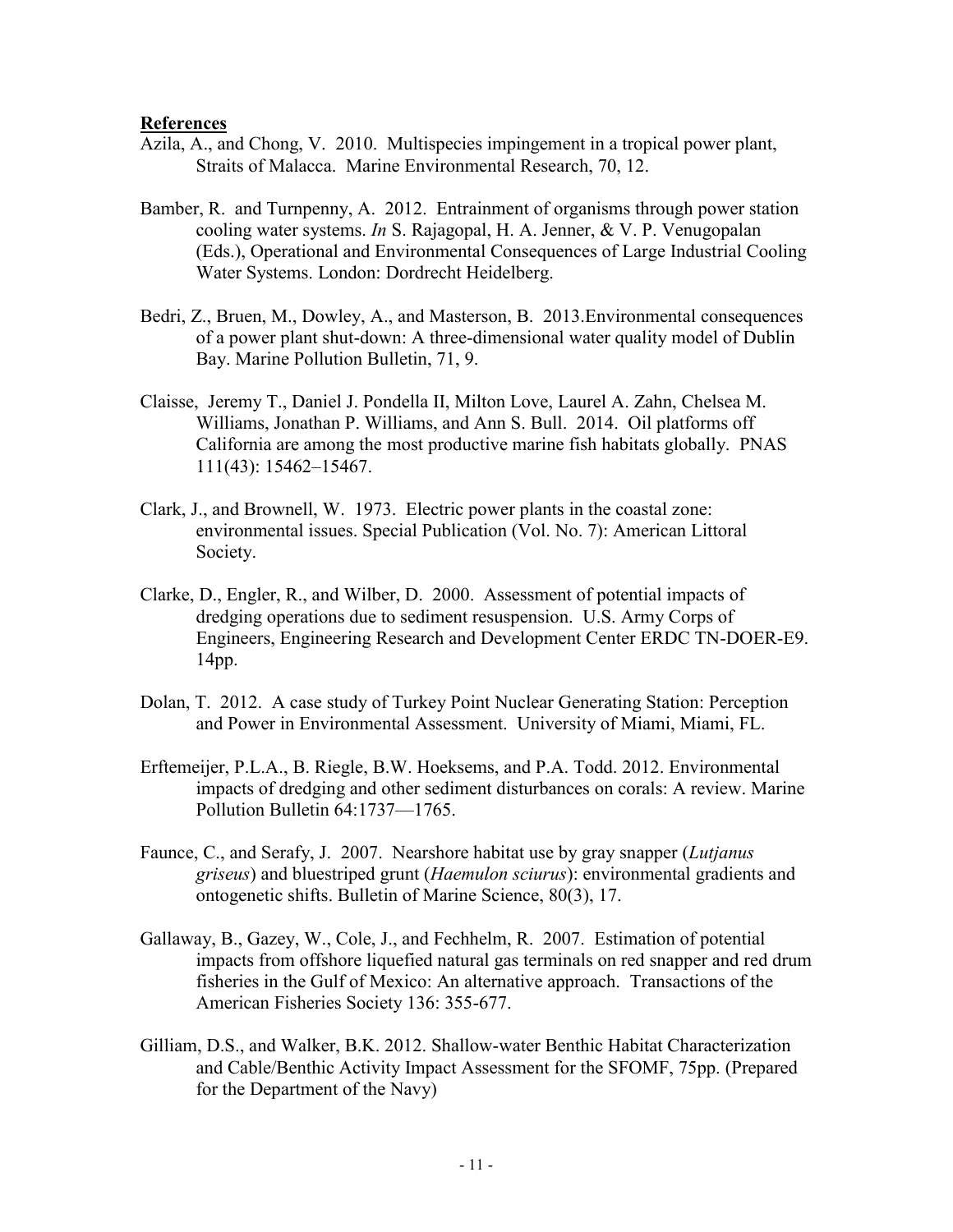- Khamis, I., and Kavvadias, K. 2012. Trends and challenges toward efficient water management in nuclear power plants. Nuclear Engineering and Design, 248, 6.
- Kulkarni, V., Naidu, V., and Jagtap, T. 2011. Marine ecological habitat: A case study on projected thermal power plant around Dharamtar creek, India. Journal of Environmental Biology, 32, 6.
- Laws, E. 2000. Aquatic pollution: an introductory text (3rd ed.). New York, NY: John Wiley & Sons Inc.
- Lindeman, K., and Snyder, D. 1999. Nearshore hardbottom fishes of southeast Florida and effects of habitat burial by dredging. Fishery Bulletin 97:508-525.
- Madden, N., Lewis, A., and Davis, M. 2013. Thermal effluent from the power sector: an analysis of once-through cooling system impacts on surface water temperature. Environmental Research Letters 8, 8.
- Mayhew, D., Jensen, L., Hanson, D., and Muessig, P. 2000. A comparative review of entrainment survival studies at power plants in estuarine environments. Environmental Science & Policy, 3, 6.
- Messing, C.G. 2011. Qualitative Assessment of the Gateway Cable Route. Nova Southeastern University Oceanographic Center. Dania Beach, Florida. 7pp. (Prepared for the Department of the Navy
- Rago, P., Fritz, E. and Murarka, I. 1983. Assessing impacts of power plants on fish populations: a general strategy. Environmental Monitoring and Assessment 3, 16.
- Rogers, C. and V. Harrison. Ten years after the crime: lasting effects of damage from a cruise ship anchor on a coral reef in St John, U.S. Virgin Islands. Bulletin of Marine Science 69(2): 793-803.
- SAFMC. 1998a. Final Habitat Plan for the South Atlantic region: Essential Fish Habitat requirements for fishery management plans of the South Atlantic Fishery Management Council. South Atlantic Fishery Management Council, 1 Southpark Cir., Ste 306, Charleston, SC 29407-4699. 457 pp. plus appendices.
- SAFMC. 1998b. Final Comprehensive Amendment Addressing Essential Fish Habitat in Fishery Management Plans of the South Atlantic Region. Including a Final Environmental Impact Statement /Supplemental Environmental Impact Statement, Initial Regulatory Flexibility Analysis, Regulatory Impact Review, and Social Impact Assessment/Fishery Impact Statement. South Atlantic Fishery Management Council, 1 Southpark Cir., Ste 306, Charleston, SC 29407-4699. 136pp.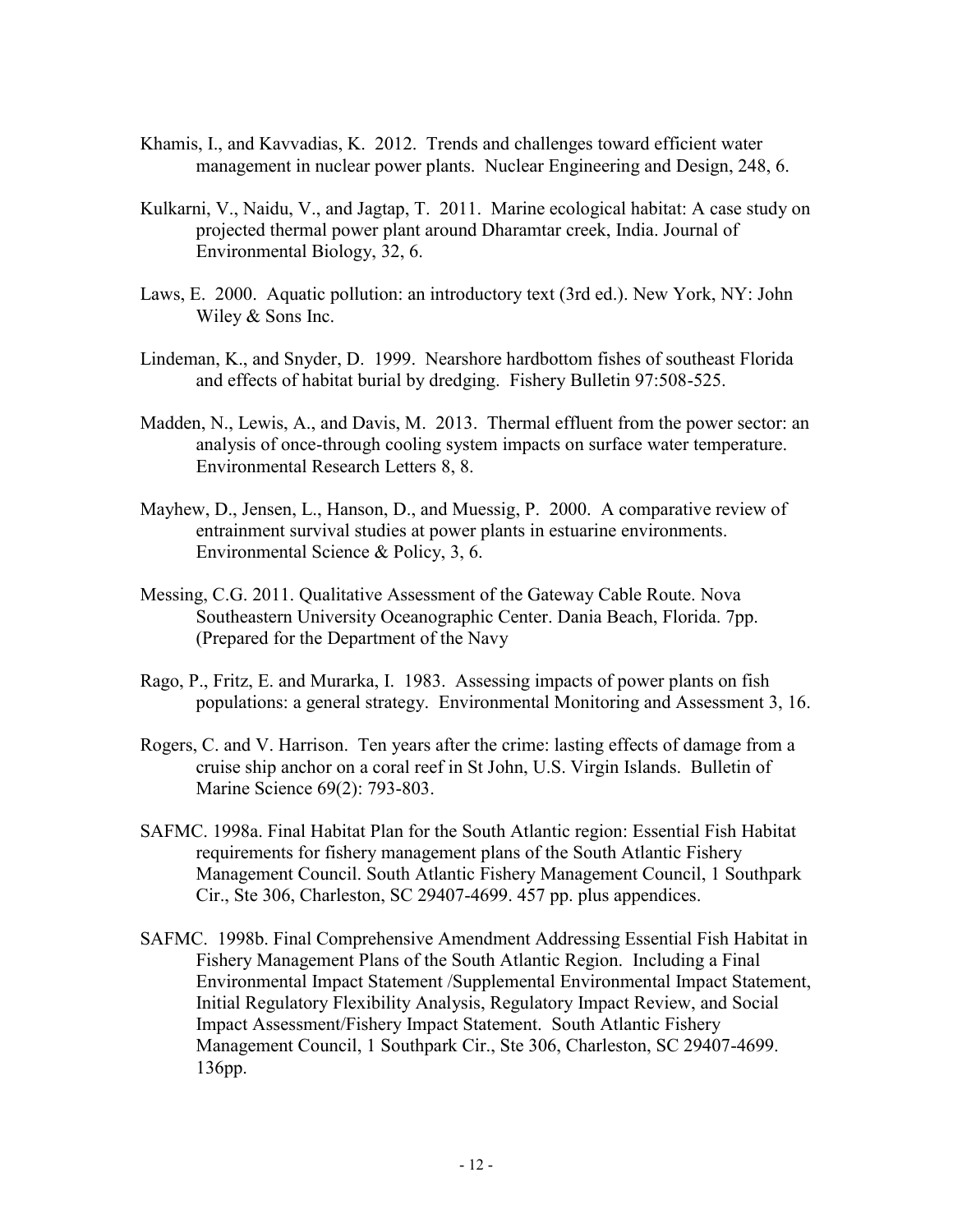- SAFMC (South Atlantic Fishery Management Council). 2009a. Fishery Ecosystem Plan of the South Atlantic Region. South Atlantic Fishery Management Council, 4055 Faber Place Drive, Ste 201, North Charleston, SC 29405.
- SAFMC (South Atlantic Fishery Management Council). 2009b. Comprehensive Ecosystem-Based Amendment 1 for the South Atlantic Region. South Atlantic Fishery Management Council, 4055 Faber Place Drive, Suite 201; North Charleston, SC 29405.
- SAFMC (South Atlantic Fishery Management Council). 2011. Comprehensive Ecosystem-Based Amendment 2 for the South Atlantic Region. South Atlantic Fishery Management Council, 4055 Faber Place Drive, Suite 201; North Charleston, SC 29405.
- Sammarco, Paul W. 2014. New Invasive Marine Species Colonizing Energy Platforms in the Northern Gulf of Mexico: Verification, and Examination of Spread. US Dept. of the Interior, Bureau of Ocean Energy Management, Gulf of Mexico OCS Region, New Orleans, LA. OCS Study BOEM 2015-005. 72 pp
- Serafy, J., Faunce, C., & Lorenz, J. 2003. Mangrove shoreline fishes of Biscayne Bay, Florida. Bulletin of Marine Science, 72(1), 19.
- Serafy, J., Lindeman, K., Hopkins, T., and Ault, J. 1997. Effects of freshwater canal discharge on fish assemblages in a subtropical bay: field and laboratory observations. Marine Ecology Progress Series, 160, 11.
- Serafy, J., Luo, J., Valle, M., Faunce, C., Teare, B., D'Alessandro, E., et al. 2005. Shoreline Fish Community Visual Assessment: First Cumulative Report. Shoreline Fish Community Visual Assessment (pp. 49). Miami, FL: NOAA/NMFS/SEFSC.
- Roffman, A., and Roffman, H. 1973. Effects of salt water cooling tower drift on water bodies and soil. Water Air and Soil Pollution(2), 14.
- Safari, I., Walker, M. E., Hsieh, M., Dzombak, D., Liu, W., Vidic, R. D., et al. 2013. Utilization of municipal wastewater for cooling in thermoelectric power plants. Fuel, 111, 10.
- Sovacool, B. and Sovacool, K. 2009. Identifying future electricity-water tradeoffs in the United States. Energy Policy, 37, 10.
- Talbot, J. 1979. A review of potential biological impacts of cooling tower salt drift. Atmospheric Environment, 13, 10.
- Vinick, C., Messing, C., Walker, B., Reed, J., and Rogers, S. 2012. Siting study for a hydrokinetic energy project located offshore southeastern Florida: Protocols for